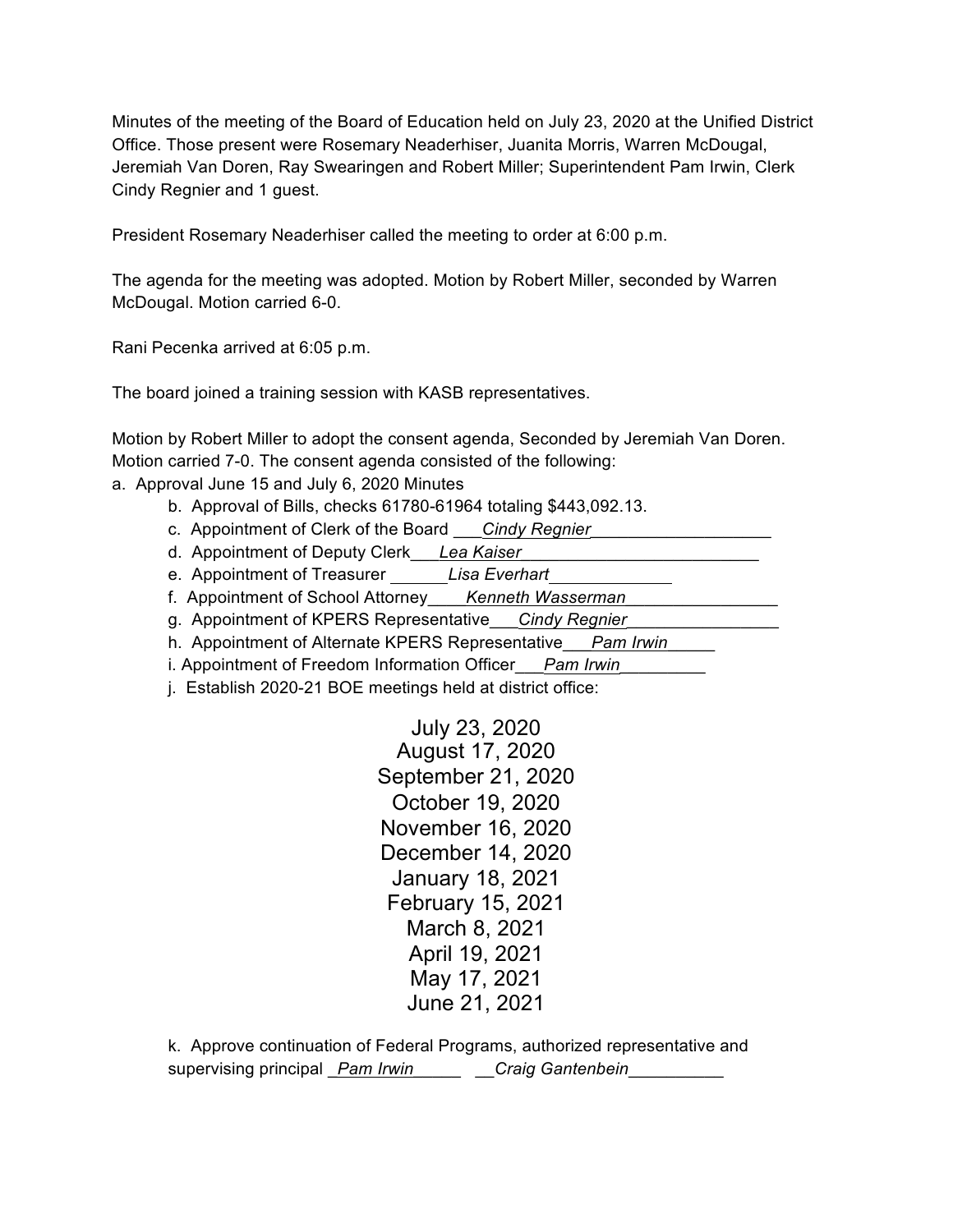l. Designation of Compliance Coordinator for Federal Funds including Title VI, Title VII, Title IX and Section 500 (USD) *Craig Gantenbein*

m. Appointment of Asbestos Program Manager \_\_*Pam Irwin*\_\_\_\_\_\_\_\_\_

n. Designate Hazard Communication Program Manager\_*Pam Irwin*\_\_\_\_\_

o. Authorize continuation of the Food Service and Special Milk Program, approve income guidelines for free and reduced meals and free milk.

p. Appointment of Food Service Hearing Officer\_\_\_*Pam Irwin*\_\_\_\_\_\_\_\_\_

q. Assign responsibility of administering Activity Funds, grant authority to sign checks, and make reports

Bennington Jr. High/High School *Curtis Nightingale*\_\_\_\_\_\_\_\_\_\_\_\_\_\_\_\_\_

Bennington Grade School\_*Craig Gantenbein*\_\_\_\_\_\_\_\_\_\_\_\_\_\_\_\_\_\_\_\_\_\_

Tescott High School\_\_\_*Steven Kimmi*\_\_\_\_\_\_\_\_\_\_\_\_\_\_\_\_\_\_\_\_\_\_\_\_\_\_

Tescott Grade School\_\_\_\_*Steven Kimmi*\_\_\_\_\_\_\_\_\_\_\_\_\_\_\_\_\_\_\_\_\_\_\_\_\_\_\_

- r. Assign responsibility and grant signature authority over the Textbook Rental Revolving Fund Pam Irwin
- s. Establish official depositories \_\_*Bennington State Bank*\_\_\_\_\_\_\_\_\_\_\_\_ \_\_\_\_*Bank of*

*Tescott*\_\_\_\_\_\_\_\_\_\_\_\_\_

- t. Waiver of G.A.A.P
- u. Authorize early payment of bills
- v. Designate official Newspaper \_\_\_\_*Minneapolis Messenger*
- w. Appoint Truant Officers Bennington Jr. High/High School *Curtis Nightingale*\_\_\_\_\_\_\_\_\_\_\_\_\_\_\_\_ Bennington Grade School\_\_\_*Craig Gantenbein*\_\_\_\_\_\_\_\_\_\_\_\_\_\_\_\_\_\_\_\_\_ Tescott High School\_\_\_\_\_*Steven Kimmi*\_\_\_\_\_\_\_\_\_\_\_\_\_\_\_\_\_\_\_\_\_\_\_\_\_ Tescott Grade School\_\_*Steven Kimmi*\_\_\_\_\_\_\_\_\_\_\_\_\_\_\_\_\_\_\_\_\_\_\_\_\_\_\_\_\_
- x. Appoint coordinator(s) for Homeless Children Duties\_*School Principals and Crystal VanCoevern*\_
- y. Appoint Hearing Officer for student long term suspensions or expulsions\_\_*Pam Irwin*\_\_\_\_\_\_\_\_\_\_\_\_\_\_\_\_\_\_\_\_\_\_\_\_\_\_\_\_\_\_\_\_\_\_\_

z. 2020-21 school calendar – adopt 1116 hour alternative schedule

The board scheduled a special meeting for July 29, 2020 at 6:30 for budget review purposes.

Superintendent onboarding session with KASB was scheduled for August 31, 2020 at 6:00 p.m.

The board tentatively scheduled planning and financial review session for November 30, 2020 and March 29, 2021.

Motion by Jeremiah Van Doren to approve the transfer of non-federal funds to Food Service. Seconded by Juanita Morris. Motion carried 7-0.

Motion by Robert Miller to approve the adjustment to the 20-21 school calendar, revised as of 7/23/20 and to approve the opening plan to match the Executive Order. Seconded by Ray Swearingen. Motion carried 7-0.